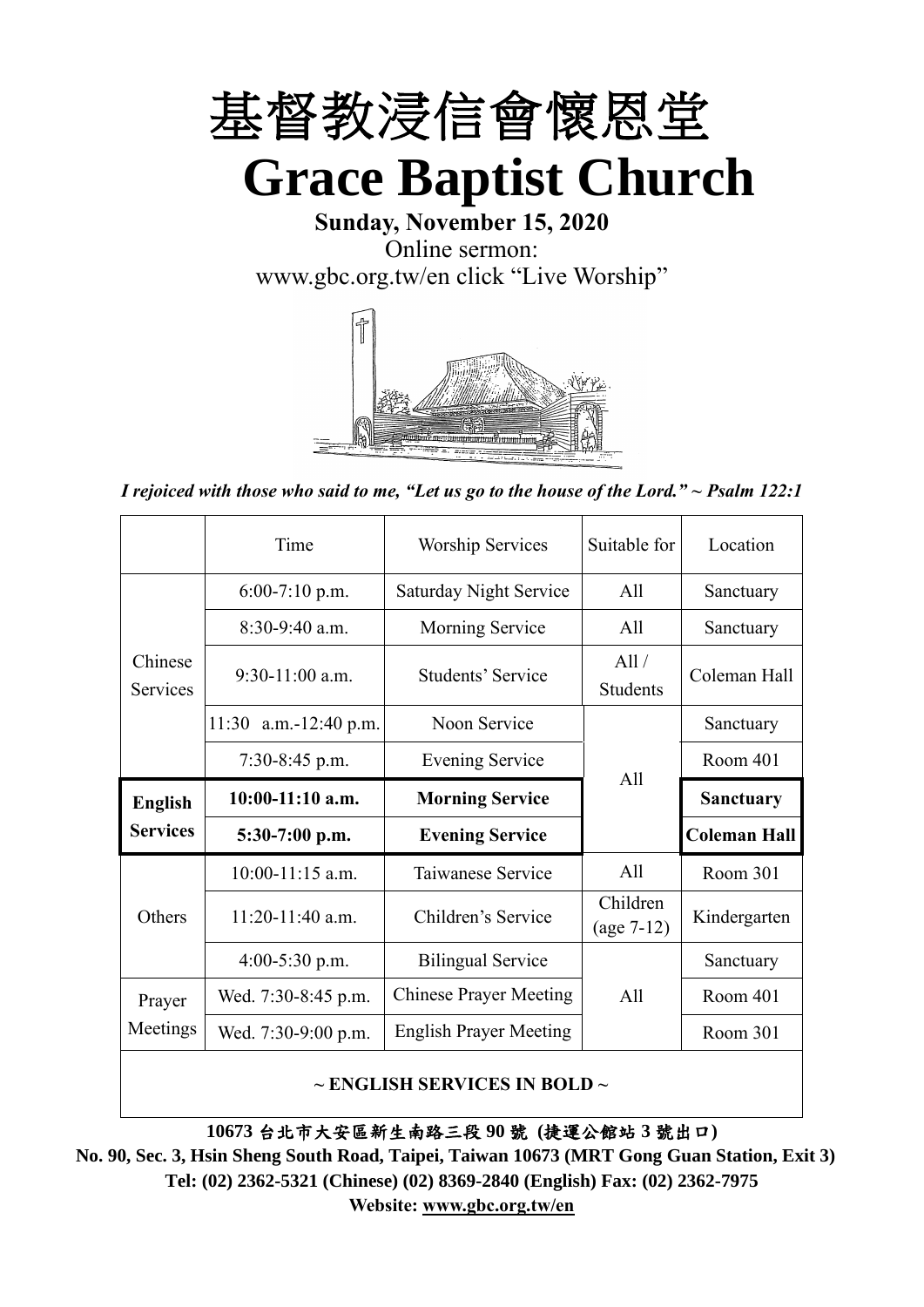#### **Welcome to Grace Baptist Church English Congregation. Thank you for choosing to worship with us and celebrate the glory of our Lord.**

|                                                                                                 | Morning Worship Service - 10:00 a.m.                                                                                                                            |                                                                      |
|-------------------------------------------------------------------------------------------------|-----------------------------------------------------------------------------------------------------------------------------------------------------------------|----------------------------------------------------------------------|
| Prelude<br>Greeting/Prayer<br>Worship through Music<br>Pastoral Prayer<br>Worship through Music | Sunday, November 15, 2020 (Sanctuary)<br>"Living Hope"<br>"Near to the Heart of God" - $#295$<br>"With All My Heart"<br>"What a Friend We Have in Jesus" - #182 | Catherine Liu<br>Cherrie Lim<br>Pastor Nick Brideson<br>Cherrie Lim  |
| <b>Offertory Prayer</b><br>Tithes and Offerings<br>Doxology                                     |                                                                                                                                                                 | Chien-hao Ferng                                                      |
| Pray for Our Church<br><b>Scripture Reading</b>                                                 | Colossians 1:3-12                                                                                                                                               | Minister Priscilla Liao                                              |
| Message<br><b>Response Song</b><br>Benediction<br>Welcome                                       | Committed to Pray<br>"Take Time to Be Holy" - #446                                                                                                              | Pastor Nick Brideson                                                 |
| Closing Song<br>Postlude                                                                        | "As the Lord Is with Us"                                                                                                                                        | Cherrie Lim<br>Catherine Liu                                         |
| Wear a mask<br>before entering                                                                  | Nursery care is available in the "Cry Room" at the back of<br>the Sanctuary during the Morning Worship Service.                                                 |                                                                      |
| the Cry Room.                                                                                   |                                                                                                                                                                 |                                                                      |
|                                                                                                 | Evening Worship Service – 5:30 p.m.                                                                                                                             |                                                                      |
| Prelude<br>Prayer                                                                               | Sunday, November 15, 2020 (Coleman Hall)                                                                                                                        | Michael Tsai<br>Alex Chen, Leader                                    |
| Worship through Music<br>Greeting<br>Pastoral Prayer<br>Worship through Music                   | "God Is for Us"<br>"Your Glory/Nothing but the Blood"                                                                                                           | Minister Priscilla Liao<br>Pastor Nick Brideson<br>Alex Chen, Leader |
| <b>Offertory Prayer</b>                                                                         | "Once Again"                                                                                                                                                    | Cesar Gonzalez                                                       |
| Tithes and Offerings<br>Pray for Our Church                                                     |                                                                                                                                                                 | Minister Priscilla Liao                                              |
| <b>Scripture Reading</b><br>Message<br><b>Response Song</b><br><b>Closing Prayer</b>            | Colossians 1:3-12<br>Committed to Pray<br>"Jesus, Thank You"                                                                                                    | Pastor Nick Brideson                                                 |
| Welcome<br><b>Closing Song</b><br>Postlude                                                      | "God Is for Us"                                                                                                                                                 | Alex Chen, Leader<br>Michael Tsai                                    |

To achieve this, we aim:<br>
• To become a house

- ⚫ To become a house of prayer
- ⚫ Through prayer, to build the body of Christ

⚫ From the body, to do the work of mission in Taipei, Taiwan, and neighboring countries *"but you will receive power when the Holy Spirit has come upon you; and you shall be My witnesses both in Jerusalem, and in all Judea and Samaria, and even to the remotest part of the earth." -* Acts 1:8 (NASB)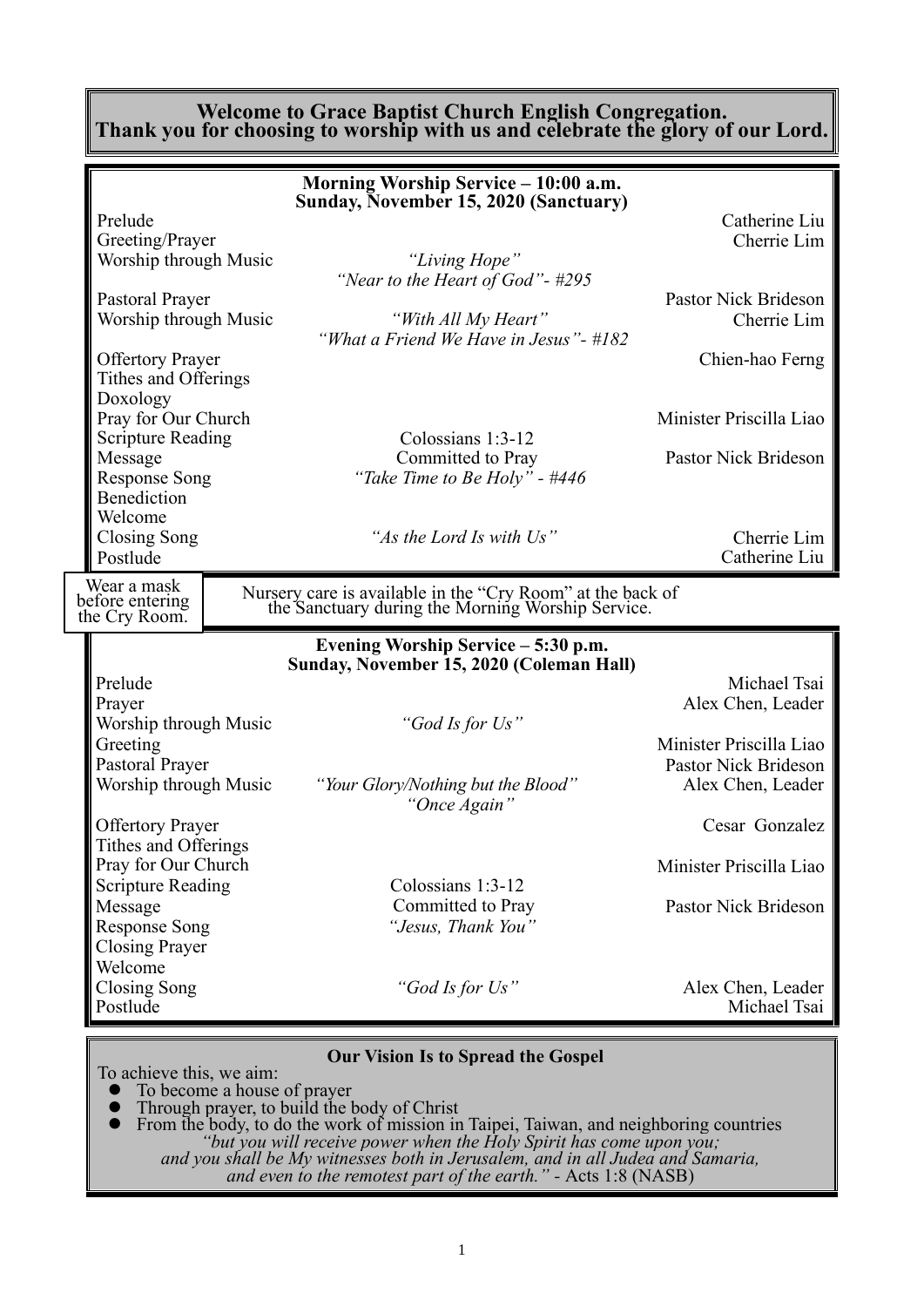# **Sermon Topic: Committed to Pray Scripture: Colossians 1:3-12**

#### **Speaker: Pastor Nick Brideson November 15, 2020**

#### **Scripture: Colossians 1:3-12 (NASB)**

<sup>3</sup> We give thanks to God, the Father of our Lord Jesus Christ, praying always for you,

<sup>4</sup> since we heard of your faith in Christ Jesus and the love which you have for all the saints; <sup>5</sup> because of the hope reserved for you in heaven, of which you previously heard in the word of truth, the gospel  $<sup>6</sup>$  which has come to you, just as in all the world also it is bearing fruit</sup> and increasing, even as it has been doing in you also since the day you heard it and understood the grace of God in truth;  $\frac{7}{7}$  just as you learned it from Epaphras, our beloved fellow bondservant, who is a faithful servant of Christ on our behalf, <sup>8</sup> and he also informed us of your love in the Spirit.

<sup>9</sup> For this reason we also, since the day we heard about it, have not ceased praying for you and asking that you may be filled with the knowledge of His will in all spiritual wisdom and understanding, <sup>10</sup> so that you will walk in a manner worthy of the Lord, to please Him in all respects, bearing fruit in every good work and increasing in the knowledge of God; <sup>11</sup> strengthened with all power, according to His glorious might, for the attaining of all perseverance and patience; joyously <sup>12</sup> giving thanks to the Father, who has qualified us to share in the inheritance of the saints in light.

**Notes:**



## **Sermon Next Sunday,** *November 22***:**

| <b>Speaker</b>                                                                                                                           | <b>Topic</b>             | <b>Bible Text</b> |  |  |  |
|------------------------------------------------------------------------------------------------------------------------------------------|--------------------------|-------------------|--|--|--|
| Pastor Jarod Davis                                                                                                                       | I Live to Live for Jesus | 2 Corinthians 5   |  |  |  |
| Study the Bible text ahead and you will get more from the sermon.<br>You are welcome to join one of the Sunday classes listed on page 6. |                          |                   |  |  |  |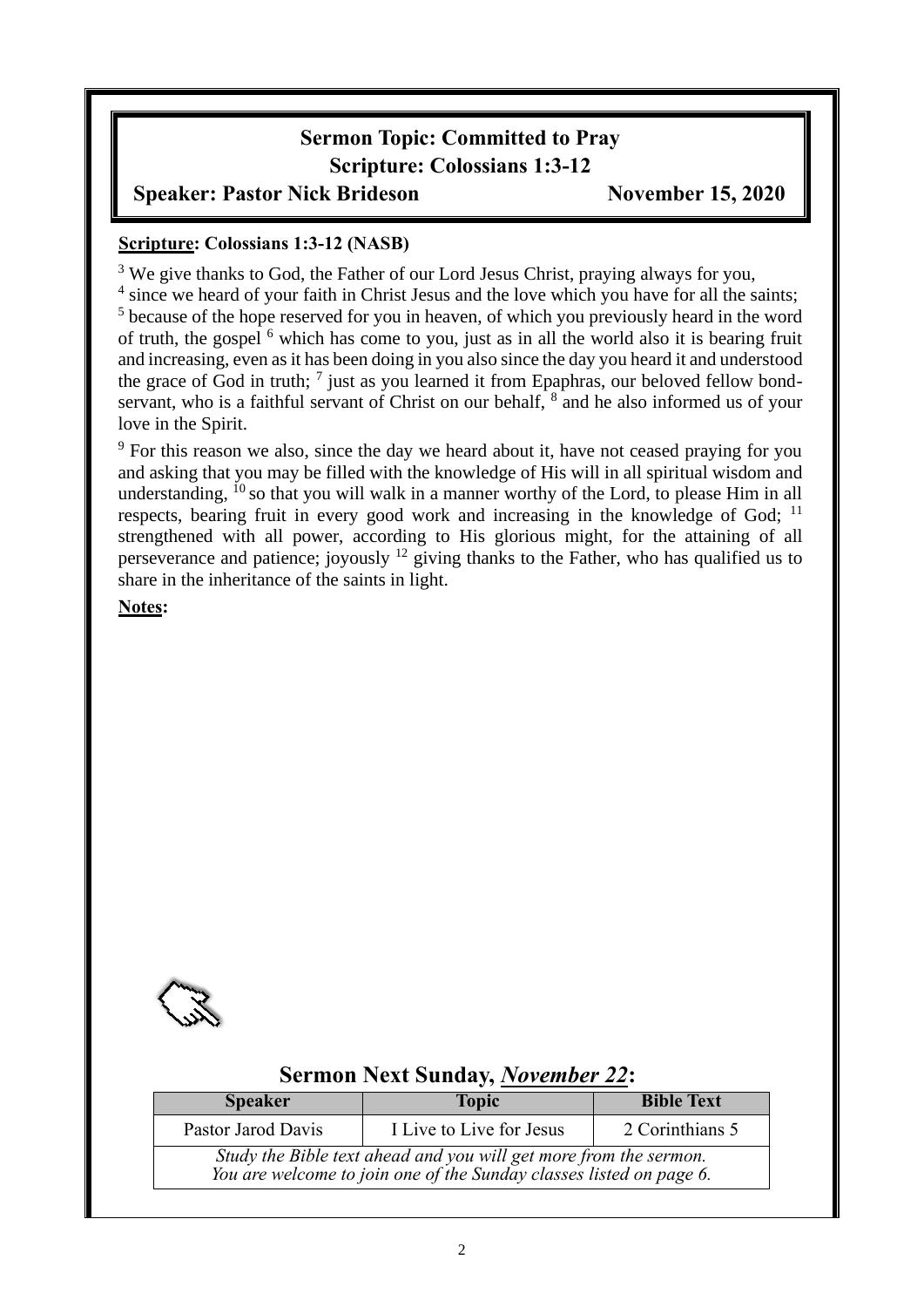# **Wednesday Night Prayer Meeting**

*"My house shall be called a house of prayer" (Matthew 21:13)*

Let us be a church of prayer. Come and pray with brothers and sisters in Christ 7:30 - 9:00 p.m. every Wednesday in Room 301. Go directly to the physical Prayer Meeting or email Minister Priscilla (priscilla@gbc.org.tw) for how to join the Zoom Prayer Meeting. Email prayer requests to Minister Priscilla.

Prayer Focus for this coming Wednesday: *Missions*

# **Alpha Course**

Alpha Course meets from 11:30 a.m. in the Calvary Room (Take the stairs by the front desk, 2.5th floor). It is especially suited for non-Christians, but anyone who wants to know more about Christianity is welcome to attend.

Please invite your non-Christian friends and family members to the class. Join us in talking about important life issues.

## **Welcome New Members!**

Today we welcome 10 new members (by membership transfer) to our church family. May the Lord bless them as we grow in Christ together here at GBC.



Sara Ralph, Benjamin van Noppen, Belinda Su, Abex Tesfaye, Gary Lin, Sophia Lin, Addy Dirks, Sandy Chao, Joshua Affleck, and Sarah Affleck

If you feel called to be baptized or to join our GBC church family by membership transfer, please contact SueJenny at [suejenny@gbc.org.tw](mailto:suejenny@gbc.org.tw) for information.

# **COVID-19 Precautions**

Wearing a mask to cover the nose and mouth is required inside GBC. If you are not able to wear a mask, you are invited to join worship online.

Temperatures will be taken when you enter GBC. (Please enter through GBC front door. Back door is for *exit* only.) The gate from the coffee deck (next to the sushi restaurant) will be open for people leaving GBC immediately after the morning service.

All meetings should keep an attendance record. The leader should keep the record for at least one month in case it is needed.

- ➢ No buffet-style food in groups/meetings inside GBC. (Only lunch boxes or food in sealed packages. Drinks must be in individual containers.)
- $\triangleright$  Fill out the seating form when joining a worship service. (Family members can sit together and fill out one form with one seat number to include all members.)
- $\triangleright$  Take your bullet in home or put it in boxes marked "Bulletin RECYLE".



- ➢ No one should attend GBC who has been out of Taiwan in the last 2 weeks.
- $\triangleright$  See a doctor if you have a fever and cough.
- ➢ The government asks all people to not travel overseas. All people who arrive in Taiwan from overseas MUST self-quarantine for 14 days. During your quarantine, GBC welcomes you to join our worship via the Internet.

Thanksgivin g Potlucks this year cancelled due to COVID-19.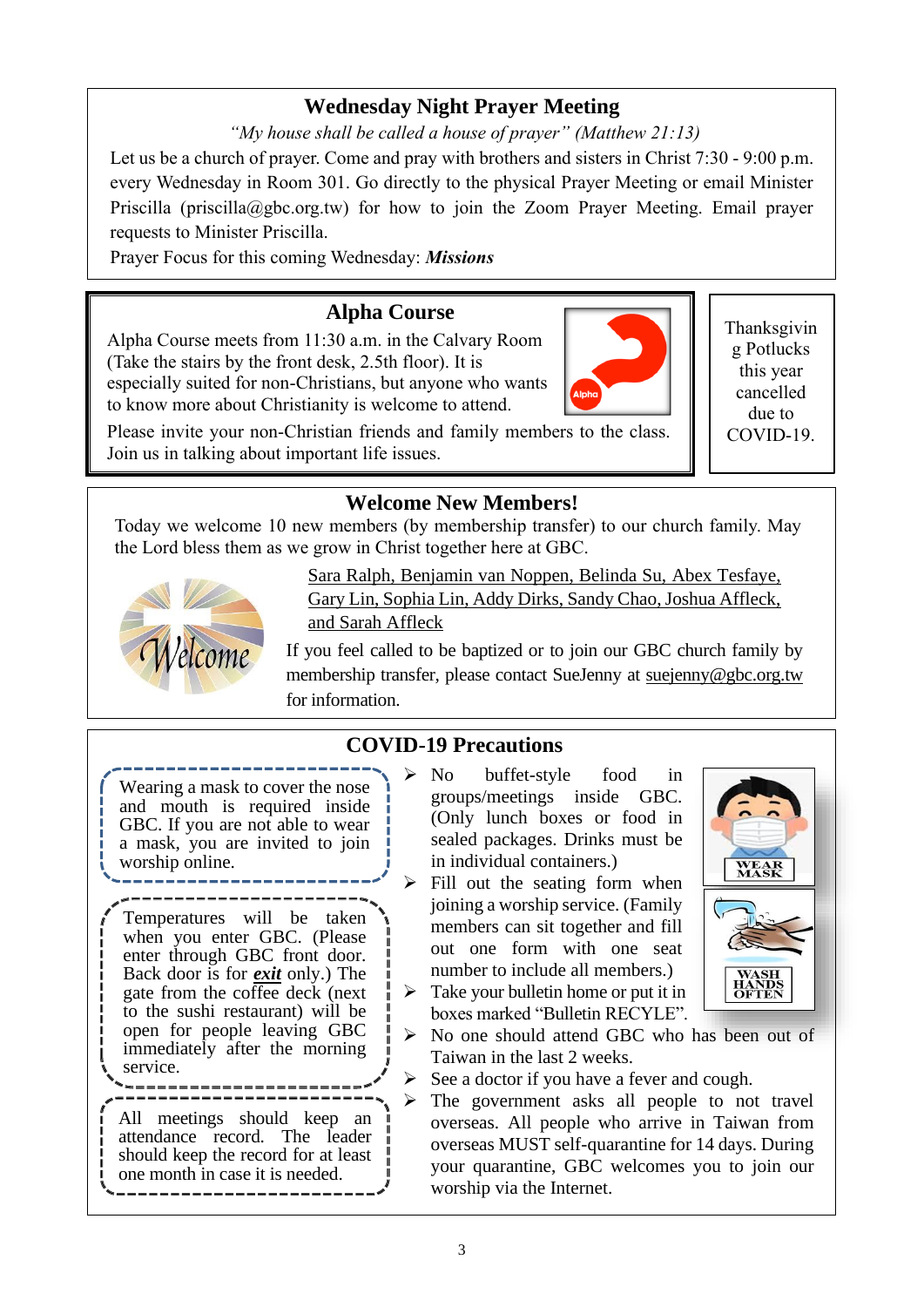

## **Young Adults Fellowship - Next Meeting: November 21**

Young Adults Fellowship is for young adults from the age of 20 - 35 to study God's Word and grow together. It meets on  $1<sup>st</sup>$  and  $3<sup>rd</sup>$  Saturdays from 4:30 to 6:00 p.m. in WanFu 22 (next to GBC building). Please join the Fellowship directly. Next meeting is Saturday, November 21.



Contact Minister Kevin Wang at kevin@gbc.org.tw if you need more information.

#### **Bible Studies for Life: Winter Season Starts December 6 New BSfL Season**



Whether you are young or old, if you follow Jesus, you are a disciple. But the quality of your discipleship isn't measured by how well you can answer questions. Discipleship is about being *transformed* into the likeness of Jesus. And transformation starts in the Word. That's why *Bible Studies for Life* is carefully crafted to help kids, students, and adults purposefully become more like Jesus every day.

(13 sessions: on Sundays from December 6 to February 28, 2021)

We have eight *Bible Studies for Life* classes available. Please check classroom information listed on page 6 and join one of the classes directly from December 6.

#### **2020 Christmas Events**

| <b>Date</b>      | <b>Time</b>     | Event                                                                            | Location            |
|------------------|-----------------|----------------------------------------------------------------------------------|---------------------|
| Dec. $4$ (Fri.)  | $19:45 - 21:30$ | Yin Qi Christmas Music Evangelism                                                | Sanctuary           |
|                  | $09:00 - 12:00$ | Grace Preschool Christmas Celebration                                            | Coleman Hall        |
| Dec. $5$ (Sat.)  | $15:30 - 17:30$ | Yin Qi Christmas Music Evangelism                                                | Sanctuary           |
| Dec. 11 (Fri.)   | $19:30 - 21:00$ | <b>YMCA Music Concert – Messiah</b>                                              | Sanctuary           |
| Dec. 13 (Sun.)   | $14:00 - 16:00$ | <b>Mabuhay Christmas Celebration (English)</b>                                   | Coleman Hall        |
|                  | $10:00 - 11:10$ | <b>Hallel Singers Christmas Presentation</b><br>$- AM (English)$                 | <b>Sanctuary</b>    |
| 1111             |                 | Note: Our regular Christmas Potlucks are cancelled this year due<br>to COVID-19. |                     |
|                  | $11:30 - 13:00$ | <b>Chinese Christmas Service</b>                                                 | Sanctuary           |
| Dec. $20$ (Sun.) | $11:30 - 12:30$ | <b>AWANA Christmas Presentation (English)</b>                                    | <b>Room 401</b>     |
|                  | $18:00 - 19:20$ | <b>Hallel Singers Christmas Presentation</b><br>- PM (English)                   | <b>Sanctuary</b>    |
|                  | $19:30 - 21:30$ | <b>Christmas Evangelical Musical</b>                                             | Sanctuary           |
| Dec. $24$ (Thu.) | $22:00 - 23:00$ | <b>Christmas Eve Service (English)</b>                                           | <b>Coleman Hall</b> |
|                  | $22:00 - 23:00$ | <b>Christmas Eve Service</b>                                                     | Sanctuary           |
|                  | $23:30 - 01:30$ | <b>Christmas Eve Midnight Concert</b>                                            | Sanctuary           |
|                  | * * *           | <b>ENGLISH SERVICES IN BOLD</b> $\star \star \star$                              |                     |

**More announcements on page 5**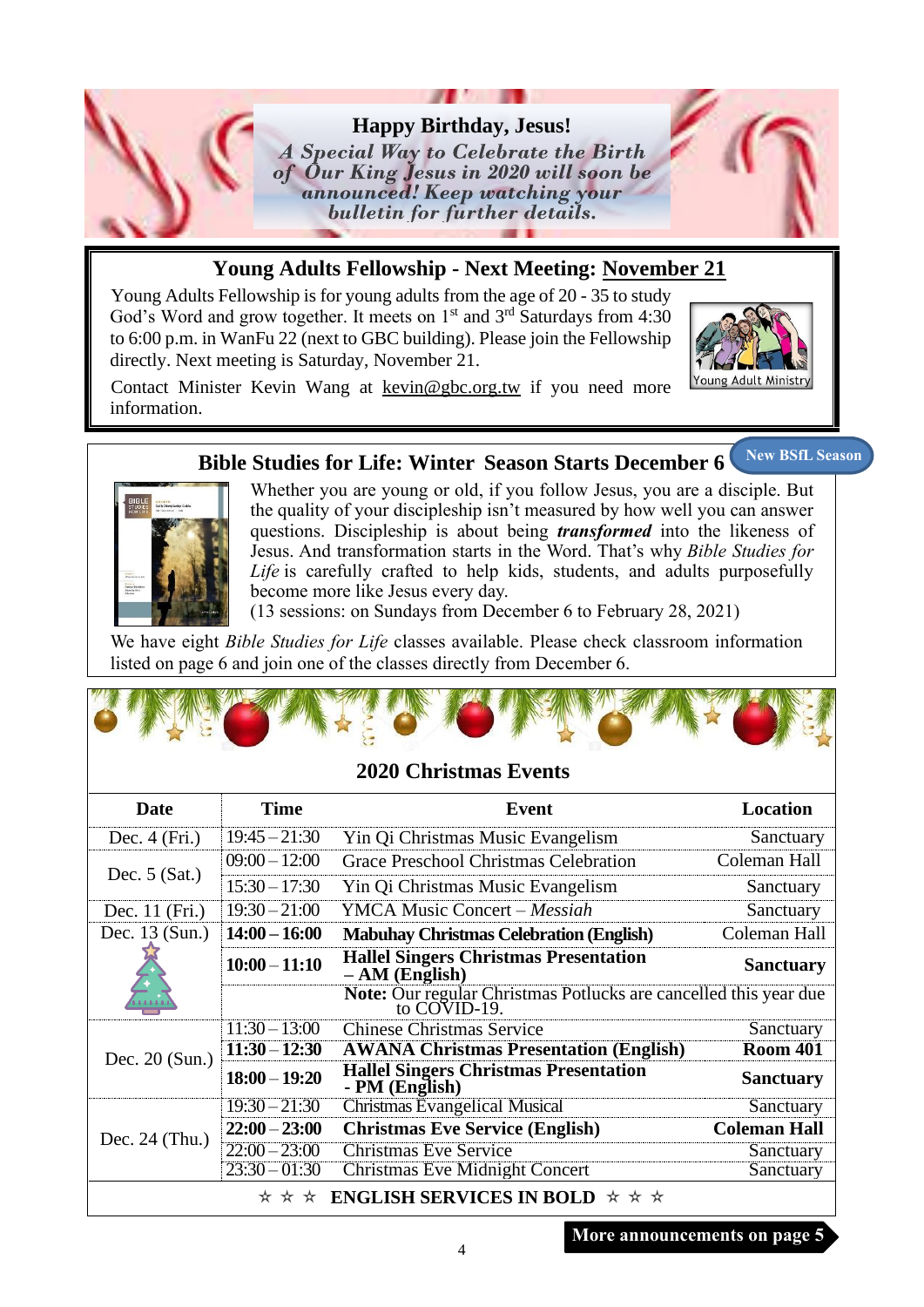#### **Mabuhay Fellowship**

Today, November 15, at 2 p.m. in Basement Room B05, Mabuhay Fellowship will have worship through songs and hear Wycliffe missionary Dr. Winston Chiu speak on the Holy Spirit, based on the Book of John. Thanksgiving and November birthday celebrations will follow Pastor Chiu's speak. All are welcome.

The Mabuhay Fellowship comprises Filipinos aiming to share God's love and light through worship, prayer, Bible study, fellowship, gospel sharing, and ministry.

#### **Evergreen Bilingual Fellowship**

This coming Saturday, November 21, Pastor Nick Brideson will share in Evergreen. Please join us.

Evergreen Fellowship meets every Saturday night from 6:00 to 8:00 p.m. in GBC.

- **Marriage-Related Services:** GBC provides marriage-related services (counseling on marriage problems/questions, pre-marrital counseling…..) for registered members. Please contact SueJenny (suejenny@gbc.org.tw) to schedule the meetings if you need counseling.
- **Issues with Our Website:** Please follow the instructions listed on GBC website home page: https://www.gbc.org.tw/en
- Be Careful of Fake Emails: For details see GBC website home page: https://www.gbc.org.tw/en

| English Pastor: Nick Brideson                                                                                                                                                                                                                                                                                                                                                                                                                                                                                                                          |                                                                                                                                                                                                                                                                                                                                                                                                                               |                                                                                                                                                                                                                                                                                                                                                                                                                                                                                       |                                                                                                                                                                                                                                                                                                                                                                                         |                                                                                                                                                                                                                                                                                                            |  |
|--------------------------------------------------------------------------------------------------------------------------------------------------------------------------------------------------------------------------------------------------------------------------------------------------------------------------------------------------------------------------------------------------------------------------------------------------------------------------------------------------------------------------------------------------------|-------------------------------------------------------------------------------------------------------------------------------------------------------------------------------------------------------------------------------------------------------------------------------------------------------------------------------------------------------------------------------------------------------------------------------|---------------------------------------------------------------------------------------------------------------------------------------------------------------------------------------------------------------------------------------------------------------------------------------------------------------------------------------------------------------------------------------------------------------------------------------------------------------------------------------|-----------------------------------------------------------------------------------------------------------------------------------------------------------------------------------------------------------------------------------------------------------------------------------------------------------------------------------------------------------------------------------------|------------------------------------------------------------------------------------------------------------------------------------------------------------------------------------------------------------------------------------------------------------------------------------------------------------|--|
| <b>Pastor Nick Brideson</b>                                                                                                                                                                                                                                                                                                                                                                                                                                                                                                                            | Minister Priscilla Liao                                                                                                                                                                                                                                                                                                                                                                                                       |                                                                                                                                                                                                                                                                                                                                                                                                                                                                                       | Minister Kevin Wang                                                                                                                                                                                                                                                                                                                                                                     |                                                                                                                                                                                                                                                                                                            |  |
| <b>Adult Education</b><br>/Mission                                                                                                                                                                                                                                                                                                                                                                                                                                                                                                                     | AM Worship                                                                                                                                                                                                                                                                                                                                                                                                                    | Children's<br>Education/Caring                                                                                                                                                                                                                                                                                                                                                                                                                                                        | PM Worship                                                                                                                                                                                                                                                                                                                                                                              | Youth/Fellowship                                                                                                                                                                                                                                                                                           |  |
| <b>Adult Education</b><br>Nick Brideson<br>nick@gbc.org.tw<br><b>Foreign Mission:</b><br><b>Medical/Dental Team</b><br>Armand Lim<br>rmanlim@yahoo.com<br><b>VBS</b> Team<br>Priscilla Liao<br>priscilla@gbc.org.tw<br><b>Taiwan Mission:</b><br><b>TaiTung Team</b><br>Cherrie Gow Lim<br>cvgow@yahoo.com<br><b>Orphanage Ministry</b><br>Julie Chen<br>yuling0914@gmail.com<br><b>NTU Friday English</b><br><b>Conversation Group</b><br>Roy Treurnicht<br>roytreur@gmail.com<br><b>Ethiopian Students Group</b><br>Abex Tesfaye<br>abex98@gmail.com | <b>Morning Music</b><br>Cherrie Gow Lim<br>cvgow@yahoo.com<br><b>Morning Greeters</b><br>Chien Ferng<br>cferng@gmail.com<br><b>Adult Choir</b><br><b>Hand Bell Choir</b><br>Juliet Jao<br>lenyinjao@gmail.com<br><b>Hallel Singers</b><br>Cherrie Gow Lim<br>cvgow@yahoo.com<br><b>Morning Fellowship Tea</b><br>Yuri Shih<br>yuchen phone@hotmail.com<br><b>Morning Multimedia</b><br>Vicky Lin<br>gbcmorningmedia@gmail.com | <b>Cryroom Children's</b><br><b>Care Ministry</b><br>Abby Tu<br>abbbytu@gmail.com<br><b>Preschool</b><br>Joanna Peng<br>Joanna1285@hotmail.com<br><b>AWANA Spark</b><br>Group<br>Crystal Turner<br>elisayeh@yahoo.com<br><b>AWANA T&amp;T Group</b><br>Ming Lai<br>minglai88@gmail.com<br><b>Prayer Ministry</b><br>Priscilla Liao<br>priscilla@gbc.org.tw<br><b>Hospital Visitation</b><br>Amanda Lou<br>lou.amanda@gmail.com<br><b>Small Groups</b><br>Women<br>General<br>Ministry | <b>Evening Music Team</b><br>Alex Chen<br>gbceworshipteam@gmail.com above)<br><b>Evening Greeters</b><br>Vicky Kuo<br>asiaglobe999@gmail.com<br><b>Evening Multimedia</b><br>Jusak Tandean<br>jtandean@yahoo.com<br><b>Evening Tea / Baptism</b><br><b>Celebration Fellowship</b><br>Michelle Cheng<br>yealincheng@yahoo.com<br><b>Baptism Support</b><br>Aline Kao<br>aline@gbc.org.tw | <b>Trinity Youth</b><br>(Grade 7 and<br>Grant & Kirsten<br><b>Burgess</b><br>grantburgess@live.co.za<br><b>Mabuhay Fellowship</b><br>Ava Zamora<br>avazam@yahoo.com<br><b>Young Adults</b><br>Fellowship<br>Kevin Wang<br>kevin@gbc.org.tw<br><b>Small Groups</b><br>Youth<br><b>Students</b><br>Parenting |  |
| <b>Secretarial staff</b><br>SueJenny Hsu<br>suejenny@gbc.org.tw                                                                                                                                                                                                                                                                                                                                                                                                                                                                                        | Stella Chen (part-time)<br>stella@gbc.org.tw                                                                                                                                                                                                                                                                                                                                                                                  | Deacon<br>Michael Huang<br>mhuang500@yahoo.com                                                                                                                                                                                                                                                                                                                                                                                                                                        |                                                                                                                                                                                                                                                                                                                                                                                         | <b>Alternate Deacon</b><br>Armand Lim<br>rmanlim@yahoo.com                                                                                                                                                                                                                                                 |  |

## **English Congregation Leaders**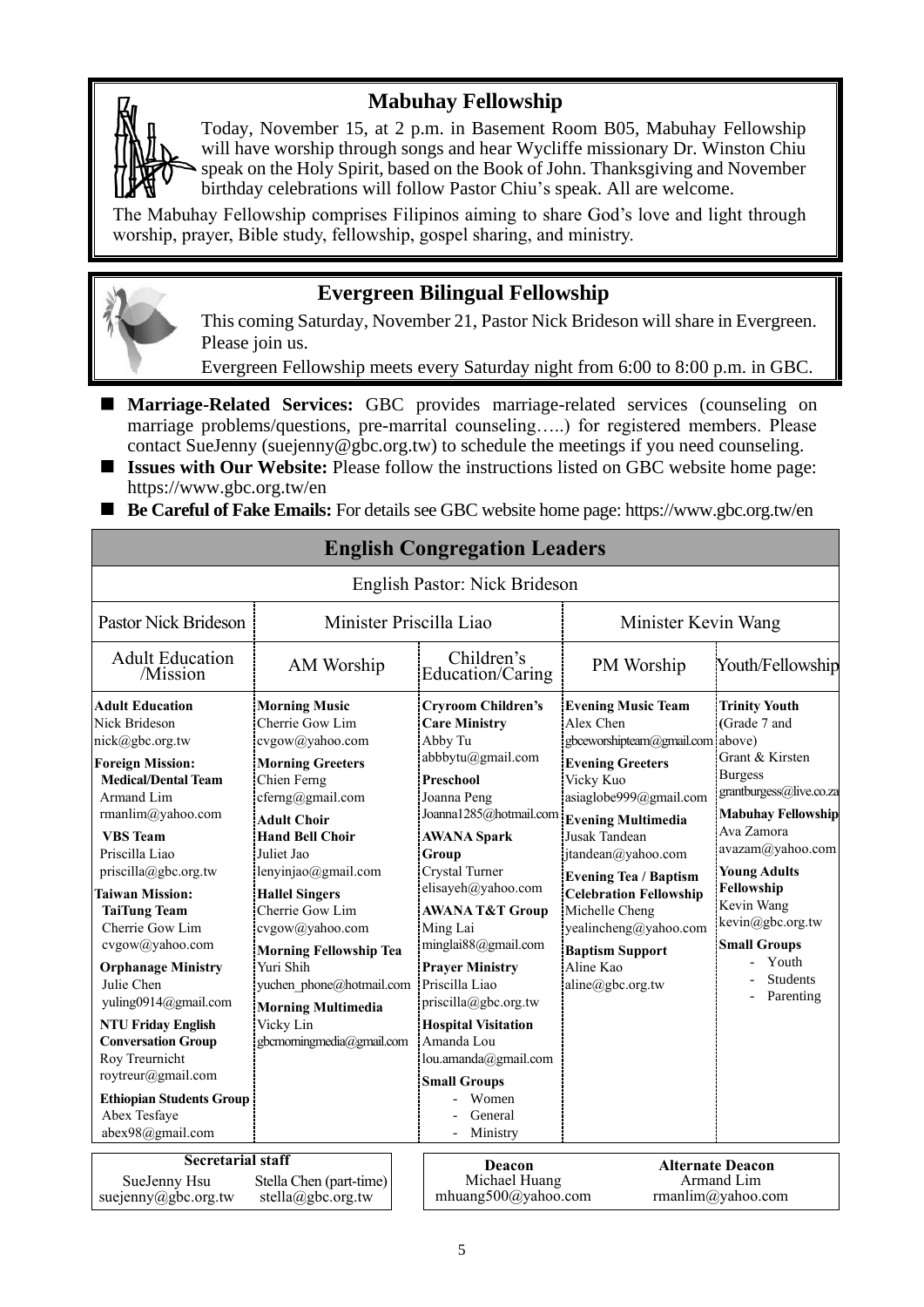| $\star \star$ Sunday School Information – Join a class directly $\star \star$                                            |                                                     |  |                                                                                                                       |                                                                                      |                                                               |  |
|--------------------------------------------------------------------------------------------------------------------------|-----------------------------------------------------|--|-----------------------------------------------------------------------------------------------------------------------|--------------------------------------------------------------------------------------|---------------------------------------------------------------|--|
| <b>Class</b>                                                                                                             |                                                     |  | Time & Room                                                                                                           |                                                                                      |                                                               |  |
| <b>Beginning Christian Life</b>                                                                                          |                                                     |  | <b>NOTE:</b> To go to either the Calvary or Mount of Olives<br>rooms, take the stairs by the front desk, 2.5th floor. |                                                                                      |                                                               |  |
| Alpha - New and non-Christians                                                                                           |                                                     |  | 11:30 a.m.                                                                                                            | <b>Calvary Room</b>                                                                  |                                                               |  |
|                                                                                                                          | Christianity 101 - required for baptism             |  | 11:30 a.m.                                                                                                            | Mount of Olives                                                                      |                                                               |  |
| <b>Maturing Christians</b>                                                                                               |                                                     |  |                                                                                                                       |                                                                                      |                                                               |  |
|                                                                                                                          |                                                     |  | 9:00 a.m.                                                                                                             | Mount of Olives Room                                                                 |                                                               |  |
| <b>Bible Studies for Life</b>                                                                                            |                                                     |  | 11:30 a.m.                                                                                                            | 5 classes:<br>Room B03 - in Bahasa<br>Room B04<br>Room B05<br>WanFu 22A<br>WanFu 22C |                                                               |  |
|                                                                                                                          |                                                     |  | $2:30$ p.m.                                                                                                           | Room 306                                                                             |                                                               |  |
|                                                                                                                          | <b>Youth: Grade 7 and above</b>                     |  | $4:00$ p.m.                                                                                                           | Room 305                                                                             |                                                               |  |
| <b>Bible Studies for Life</b>                                                                                            |                                                     |  | $11:30$ a.m.                                                                                                          | Room 405                                                                             |                                                               |  |
| <b>Children</b>                                                                                                          |                                                     |  |                                                                                                                       |                                                                                      |                                                               |  |
|                                                                                                                          | Nursery - Age 3 and under                           |  | $11:20$ a.m. $-12:50$ p.m.                                                                                            | Kindergarten                                                                         | AWANA and                                                     |  |
| Preschool - Age 3 to 5                                                                                                   |                                                     |  | 11:40 a.m. - 12:40 p.m.                                                                                               | Room 403                                                                             | Preschool classes                                             |  |
|                                                                                                                          | AWANA - Kindergarten $(\pm \mathcal{H})$ to Grade 6 |  | $11:30$ a.m. $-1:00$ p.m.                                                                                             | Rooms 401 / 404                                                                      | will take a break<br>next Sunday,                             |  |
|                                                                                                                          |                                                     |  | <b>★★ Fellowships - Join a fellowship directly ★★</b>                                                                 |                                                                                      | November 22.                                                  |  |
|                                                                                                                          | Fellowship                                          |  | <b>Time</b>                                                                                                           |                                                                                      | <b>Location</b>                                               |  |
| Mabuhay                                                                                                                  |                                                     |  | Sundays; $2:00 - 4:00$ p.m.                                                                                           |                                                                                      | <b>B05</b>                                                    |  |
|                                                                                                                          | Young Adults (20 - 35 y.o.)                         |  | $1st$ & 3 <sup>rd</sup> Saturdays; 4:30 p.m. to 6:00 p.m.                                                             |                                                                                      | WanFu 22                                                      |  |
|                                                                                                                          |                                                     |  | $\star\star$ Small Groups – Contact the leader to join $\star\star$                                                   |                                                                                      |                                                               |  |
| <b>Type</b>                                                                                                              | <b>Name</b>                                         |  | Day/Time                                                                                                              | <b>Location/Contact Emails</b>                                                       |                                                               |  |
|                                                                                                                          | NTU Friday English<br>Conversation Group            |  | Friday<br>$12:20 - 1:10 \text{ pm}$                                                                                   | NTU<br>roytreur@gmail.com                                                            |                                                               |  |
| Students                                                                                                                 | <b>International Students Group</b>                 |  | Friday<br>$7:30 - 9:00 \text{ pm}$                                                                                    |                                                                                      | WanFu 22A<br>cesaledro57@gmail.com                            |  |
| Language/<br>Nationality                                                                                                 | Ethiopian Students Group                            |  | Thursday                                                                                                              |                                                                                      | Room 307<br>abex98@gmail.com                                  |  |
| Parenting                                                                                                                | Parenting Group                                     |  | $4:00 - 5:30$ p.m.<br>$2na$ & 4 <sup>m</sup> Sunday<br>$11:30$ am $-12:30$ pm                                         |                                                                                      | GBC Room 402<br>rod syverson@hotmail.com                      |  |
| Women                                                                                                                    | Women's Breakfast Group                             |  | 2 <sup>na</sup> & 4 <sup>th</sup> Saturday                                                                            |                                                                                      | WanFu 22A                                                     |  |
|                                                                                                                          | Salt & Light                                        |  | $8:30 - 10:30$ am<br>Sunday                                                                                           |                                                                                      | joeym.vanderwerf@gmail.com<br><b>GBC Mount of Olives Room</b> |  |
|                                                                                                                          | <b>Bilingual Interpretation Group</b>               |  | $1:30 - 3:00 \text{ pm}$<br>Sunday                                                                                    |                                                                                      | paulhan2908@gmail.com<br>GBC Room 303                         |  |
|                                                                                                                          |                                                     |  | $2:00 - 4:00$ pm<br>Saturday                                                                                          | $cfindler(a)$ yahoo.com<br><b>GBC Mount of Olives Room</b>                           |                                                               |  |
|                                                                                                                          | Crown of Beauty                                     |  | $2:00 - 4:00$ pm                                                                                                      | clemence4261@gmail.com                                                               |                                                               |  |
| General                                                                                                                  | Thursday Night Bible<br><b>Study Group</b>          |  | Thursday<br>$7:30 - 9:00$ pm                                                                                          | GBC Room 301<br>rod syverson@hotmail.com                                             |                                                               |  |
|                                                                                                                          | NanGang Bible<br><b>Study Group</b>                 |  | Friday                                                                                                                |                                                                                      | NanGang<br>sagitamaria@gmail.com                              |  |
|                                                                                                                          | YungHe Bible Study Group                            |  | $7:00 - 9:30$ pm<br>Friday                                                                                            |                                                                                      | YungHe                                                        |  |
|                                                                                                                          | HsinChu Bible Study Group                           |  | $7:00 - 8:30$ pm<br>Friday<br>$7:30 - 8:45$ pm                                                                        | yedukondaluster@gmail.com<br><b>HsinChu</b><br>rmanlim@yahoo.com                     |                                                               |  |
| Ministry                                                                                                                 | <b>Hospital Visitation Group</b>                    |  | Thursday<br>$1:30 - 2:30$ pm                                                                                          |                                                                                      | Near GBC<br>lou. amanda@gmail.com                             |  |
| If you are interested in starting a new group,<br>please contact Minister Priscilla Liao at <u>priscilla@gbc.org.tw.</u> |                                                     |  |                                                                                                                       |                                                                                      |                                                               |  |